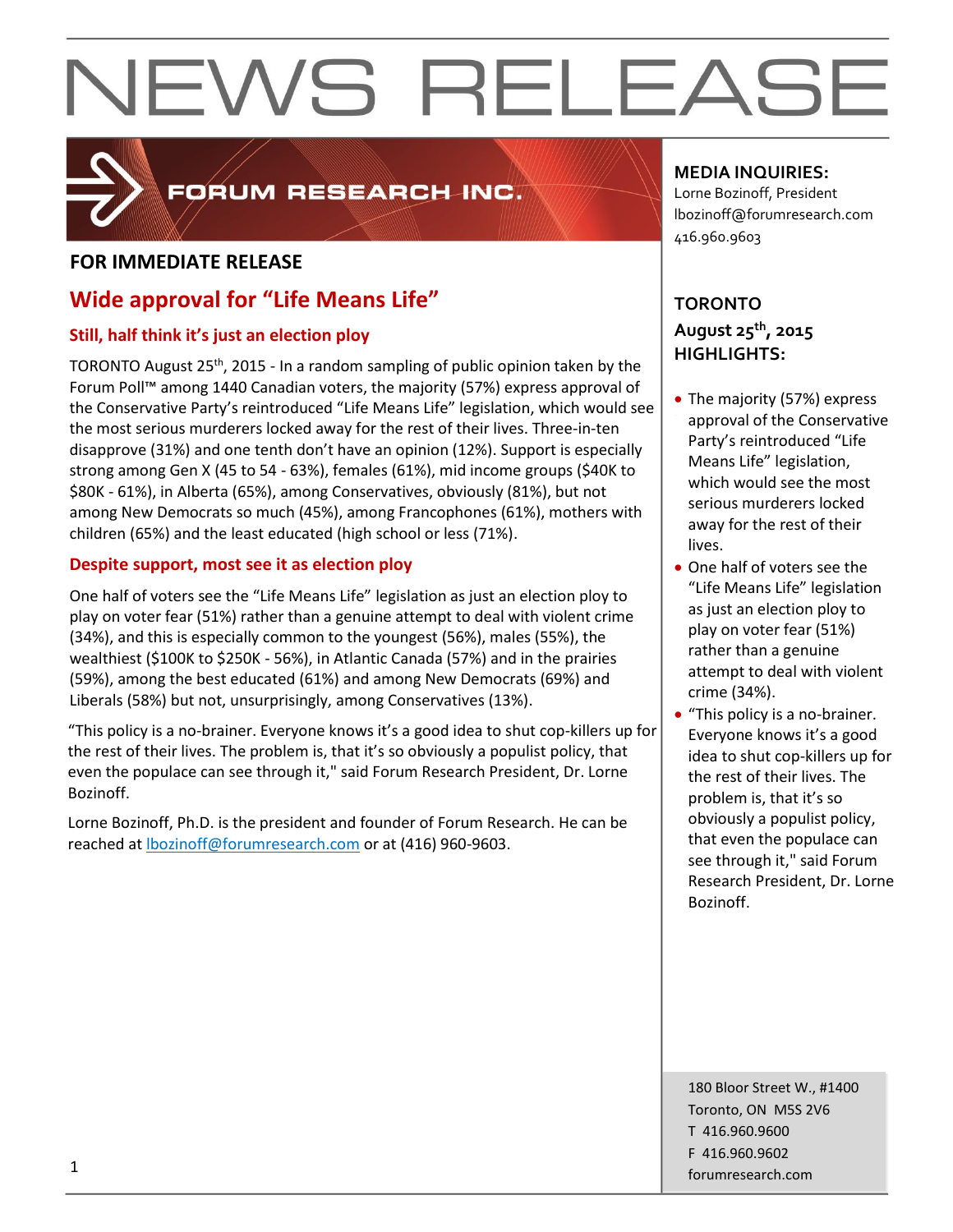## **Methodology**

The Forum Poll™ was conducted by Forum Research with the results based on an interactive voice response telephone survey of 1440 randomly selected Canadians 18 years of age or older. The poll was conducted from August 23<sup>rd</sup> to 24th, 2015**.**

FORUM RESEARCH INC.

Results based on the total sample are considered accurate +/- 3%, 19 times out of 20. Subsample results will be less accurate. Margins of error for subsample (such as age, gender) results are available at [www.forumresearch.com/samplestim.asp](http://www.forumresearch.com/samplestim.asp)

Where appropriate, the data has been statistically weighted by age, region, and other variables to ensure that the sample reflects the actual population according to the latest Census data.

This research is not necessarily predictive of future outcomes, but rather, captures opinion at one point in time. Forum Research conducted this poll as a public service and to demonstrate our survey research capabilities. Forum houses its poll results in the Data Library of the Department of Political Science at the University of Toronto.

With offices across Canada and around the world, 100% Canadian-owned Forum Research is one of the country's leading survey research firms. This Forum Poll™and other polls may be found at Forum's poll archive at [www.forumresearch.com/polls.asp](http://www.forumresearch.com/polls.asp)

### **MEDIA INQUIRIES:**

Lorne Bozinoff, President lbozinoff@forumresearch.com 416.960.9603

**TORONTO August 25th, 2015**

180 Bloor Street W., #1400 Toronto, ON M5S 2V6 T 416.960.9600 F 416.960.9602 example to the contract of the contract of the contract of the contract of the contract of the contract of the contract of the contract of the contract of the contract of the contract of the contract of the contract of the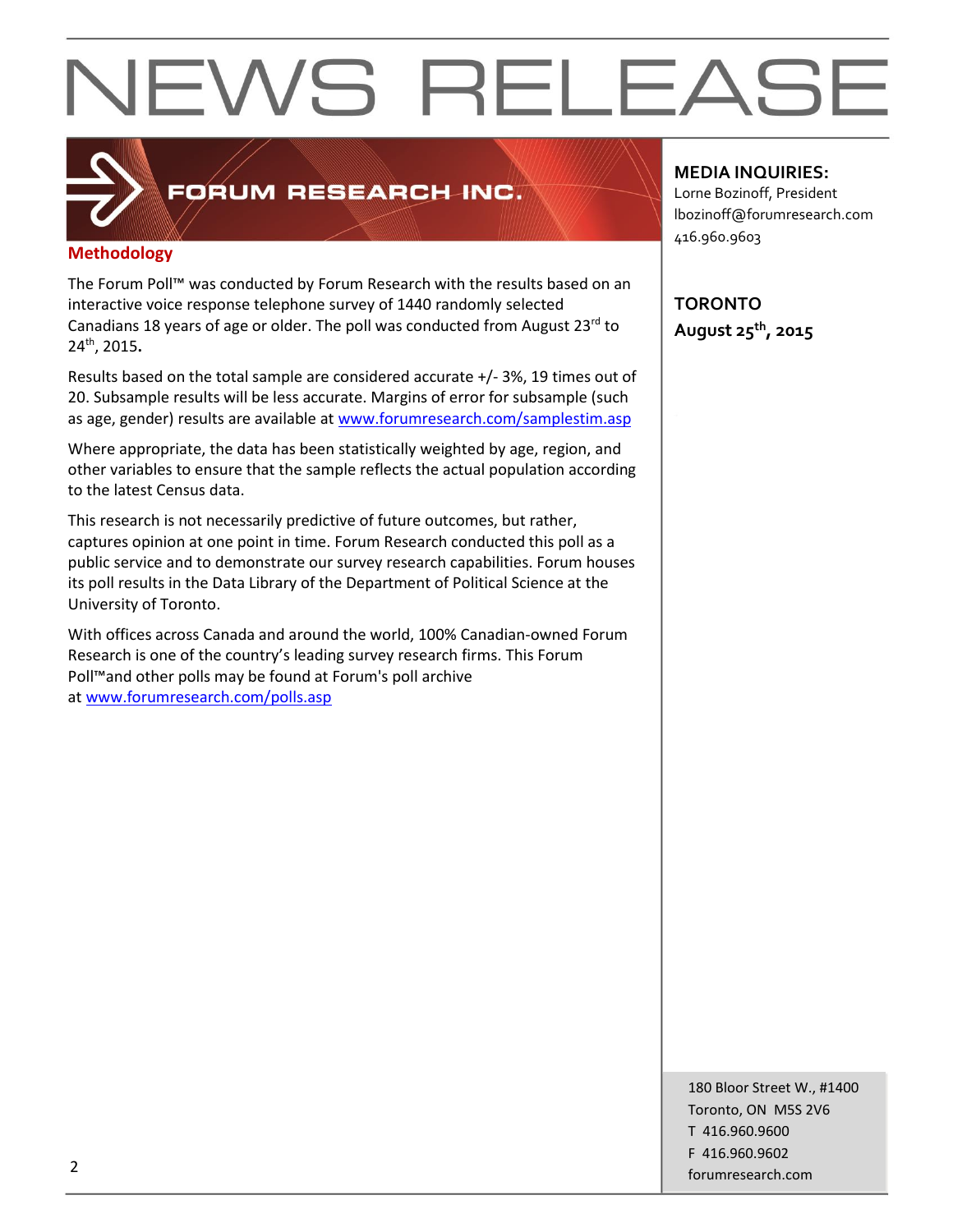#### *Proposed Legislation Approval*

*'The government has proposed reintroducing legislation in which those who commit the worst crimes, like murder of a police officer, or murder involving sexual assault, terrorism or kidnapping, would be imprisoned for the rest of their natural lives with no chance of parole. Do you approve or disapprove of this proposed legislation?'*

FORUM RESEARCH INC.

#### *[All Respondents]*

#### *Age / Gender*

| %                 | <b>Total</b> | 18-34 | 35-44 | 45-54 | 55-64 | $65+$ | <b>Male</b> | Female |
|-------------------|--------------|-------|-------|-------|-------|-------|-------------|--------|
| Sample            | 1440         | 259   | 188   | 221   | 340   | 432   | 780         | 660    |
| Approve           | 57           | 49    | 58    | 63    | 59    | 58    | 52          | 61     |
| <b>Disapprove</b> | 31           | 36    | 31    | 27    | 29    | 28    | 39          | 24     |
| Don't know        | 12           | 15    | 11    | 11    | 12    | 14    | 9           | 15     |

#### *Region*

| %                 | Total | Atl | Que |     | ON   Man/Sask   AB |     | BC  | <b>English</b> | French |
|-------------------|-------|-----|-----|-----|--------------------|-----|-----|----------------|--------|
| Sample            | 1440  | 175 | 304 | 361 | 173                | 181 | 246 | 1154           | 286    |
| Approve           | 57    | 56  | 59  | 55  | 53                 | 65  | 55  | 56             | 61     |
| <b>Disapprove</b> | 31    | 30  | 31  | 32  | 30                 | 25  | 32  | 32             | 28     |
| Don't know        | 12    | 14  |     | 13  | 17                 | 10  | 13  | 13             | 11     |

#### *Federal Vote Preference*

| %                 | <b>Total</b> | <b>Conservative</b> | <b>Liberal</b> | <b>New</b><br><b>Democratic</b> | Green | <b>Bloc</b><br><b>Quebecois</b> | <b>Other</b><br><b>Parties</b> |
|-------------------|--------------|---------------------|----------------|---------------------------------|-------|---------------------------------|--------------------------------|
| Sample            | 1440         | 309                 | 379            | 494                             | 80    | 46                              | 74                             |
| Approve           | 57           | 81                  | 50             | 45                              | 58    | 55                              | 77                             |
| <b>Disapprove</b> | 31           | 9                   | 36             | 43                              | 27    | 34                              | 15                             |
| Don't<br>know     | 12           | 10                  | 14             | 12                              | 15    | 11                              | 8                              |

#### **MEDIA INQUIRIES:**

Lorne Bozinoff, President lbozinoff@forumresearch.com 416.960.9603

## **TORONTO August 25th, 2015**

180 Bloor Street W., #1400 Toronto, ON M5S 2V6 T 416.960.9600 F 416.960.9602 forumresearch.com and the set of the set of the set of the set of the set of the set of the set of the set of the set of the set of the set of the set of the set of the set of the set of the set of the set of the set of th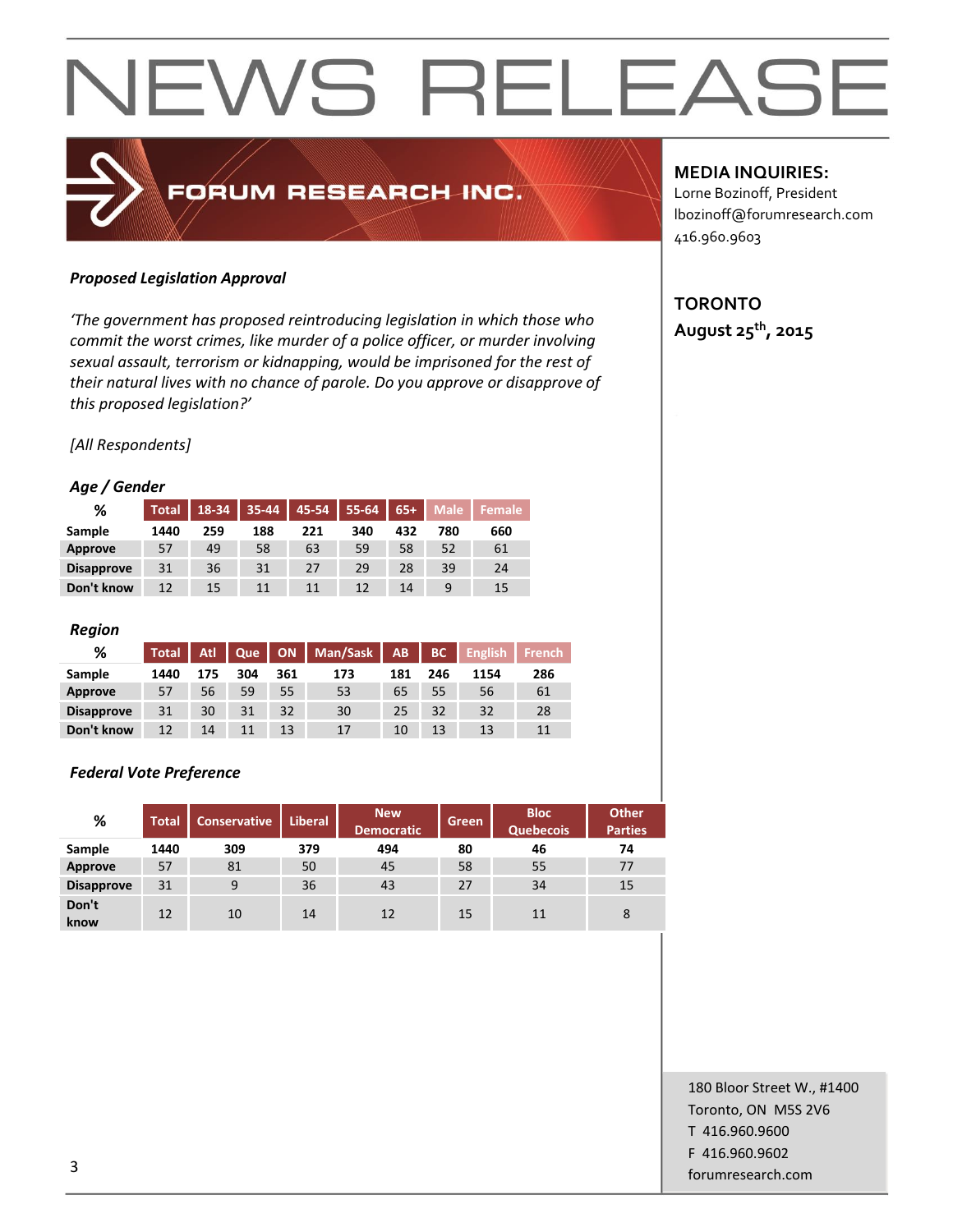

#### *Proposed Legislation: Election ploy or genuine attempt*

*'Is this proposed legislation a genuine attempt to address violent crime, or is it just an election ploy to play on voters´ fears?'*

### *[All Respondents]*

### *Age / Gender*

| %                                | <b>Total</b> |     |     |     | 18-34 35-44 45-54 55-64 65+ |     | <b>Male</b> | Female |
|----------------------------------|--------------|-----|-----|-----|-----------------------------|-----|-------------|--------|
| Sample                           | 1440         | 259 | 188 | 221 | 340                         | 432 | 780         | 660    |
| Genuine attempt to address crime | 34           | 29  | 34  | 40  | 36                          | 36  | 33          | 36     |
| <b>Election ploy</b>             | 51           | 56  | 55  | 44  | 48                          | 50  | 55          | 48     |
| Something else                   |              | 8   | 6   | 8   | 8                           |     | 6           | 9      |
| Don't know                       |              |     | 5   | 8   |                             | 6   | b           | 8      |

#### *Region*

| %                                          | <b>Total</b> | Atl | Que | <b>ON</b> | Man/Sask       | AB  | <b>BC</b> | <b>English</b> | <b>French</b> |
|--------------------------------------------|--------------|-----|-----|-----------|----------------|-----|-----------|----------------|---------------|
| Sample                                     | 1440         | 175 | 304 | 361       | 173            | 181 | 246       | 1154           | 286           |
| <b>Genuine attempt to</b><br>address crime | 34           | 26  | 34  | 33        | 30             | 46  | 37        | 34             | 37            |
| <b>Election ploy</b>                       | 51           | 57  | 51  | 52        | 59             | 40  | 52        | 52             | 49            |
| Something else                             |              | 6   | 8   | 9         | 7              | 7   | 3         |                | 8             |
| Don't know                                 | 7            | 12  | 6   | 6         | $\overline{4}$ |     | 8         | 7              | 6             |
|                                            |              |     |     |           |                |     |           |                |               |

### *Federal Vote Preference*

| %                                          | <b>Total</b> | <b>Conservative</b> | Liberal | <b>New</b><br><b>Democratic</b> | Green | <b>Bloc</b><br><b>Quebecois</b> | <b>Other</b><br><b>Parties</b> |
|--------------------------------------------|--------------|---------------------|---------|---------------------------------|-------|---------------------------------|--------------------------------|
| Sample                                     | 1440         | 309                 | 379     | 494                             | 80    | 46                              | 74                             |
| <b>Genuine attempt</b><br>to address crime | 34           | 69                  | 24      | 23                              | 23    | 31                              | 59                             |
| <b>Election ploy</b>                       | 51           | 13                  | 58      | 69                              | 64    | 56                              | 26                             |
| Something else                             | 7            | 6                   | 10      | 5                               | 11    | 11                              | 15                             |
| Don't know                                 | 7            | 12                  | 8       | 4                               | っ     | $\mathcal{P}$                   | $\Omega$                       |

## **MEDIA INQUIRIES:**

Lorne Bozinoff, President lbozinoff@forumresearch.com 416.960.9603

## **TORONTO August 25th, 2015**

180 Bloor Street W., #1400 Toronto, ON M5S 2V6 T 416.960.9600 F 416.960.9602 example to the contract of the contract of the contract of the contract of the contract of the contract of the contract of the contract of the contract of the contract of the contract of the contract of the contract of the